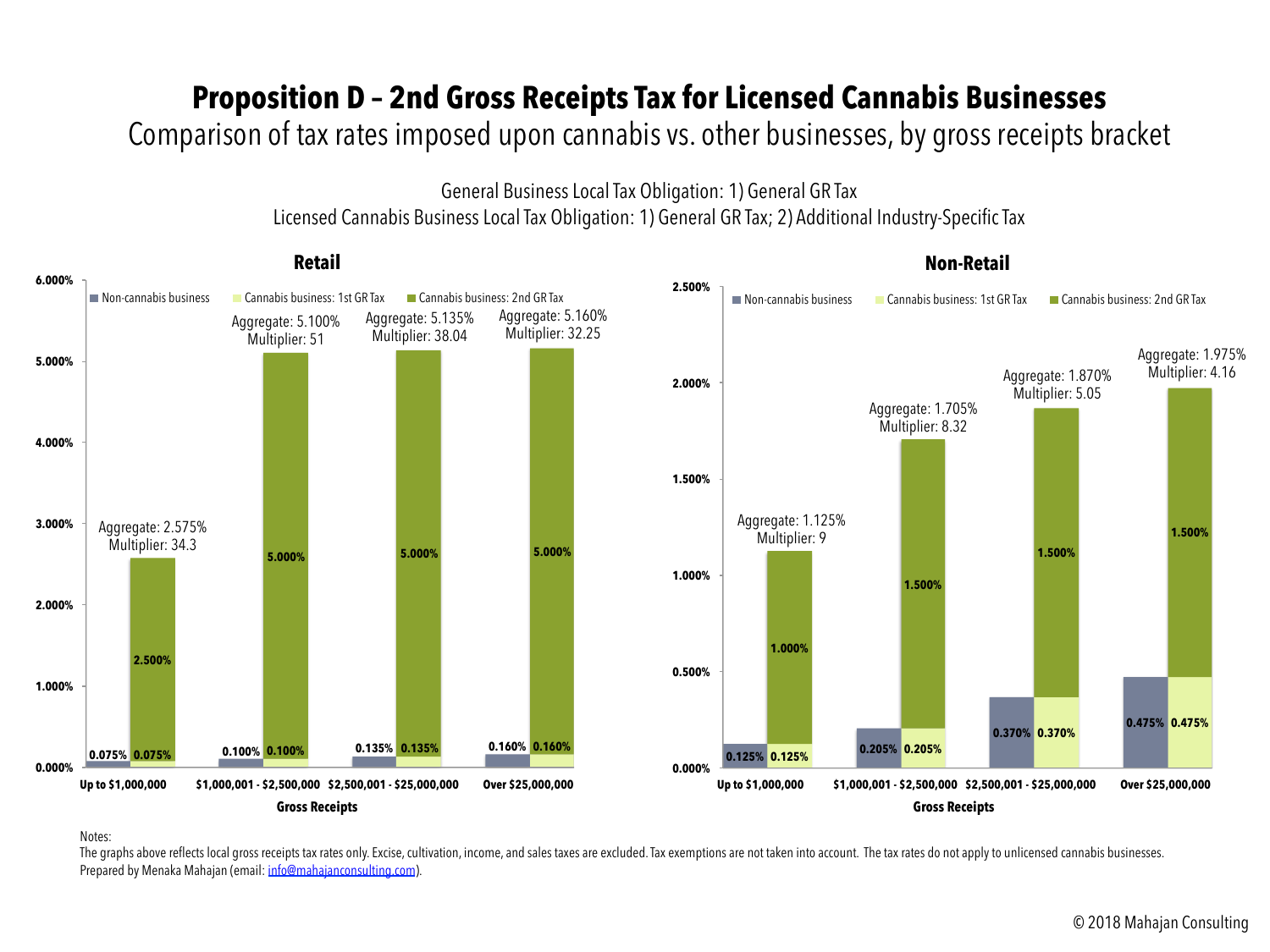# **Proposition D – 2nd Gross Receipts Tax for Licensed Cannabis Businesses**

Tax Obligation for Cannabis vs. Other Businesses with Identical Gross Receipts



#### Notes:

Gross receipts = "The total amounts the organization received from all sources during its annual accounting period, without subtracting any costs or expenses." (IRS definition)

The graphs above reflects local gross receipts tax rates only. Excise, cultivation, income, and sales taxes are excluded. Tax exemptions have been taken into account. The tax rates do not apply to unlicensed cannabis busin Prepared by Menaka Mahajan (email: info@mahajanconsulting.com).